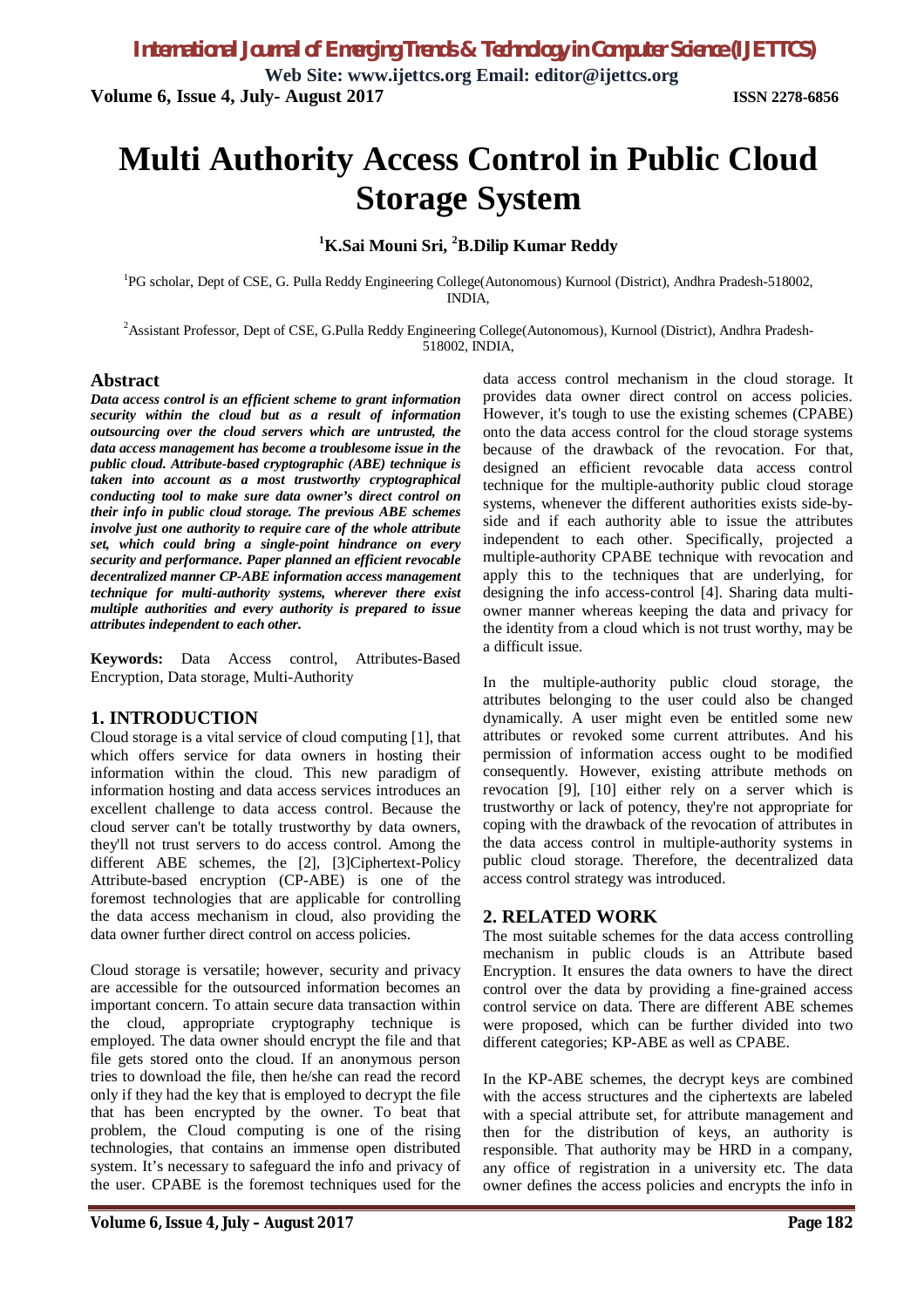# *International Journal of Emerging Trends & Technology in Computer Science (IJETTCS)*

**Web Site: www.ijettcs.org Email: editor@ijettcs.org**

#### **Volume 6, Issue 4, July- August 2017 ISSN 2278-6856**

consistent with the outlined policies. Each user is going to be issued a secret key for its attributes. A user would decipher the info whenever its attributes match the access policies. Access control strategies make sure that authorized user access information of the system. Access control is a procedure that allows or restricts the access. Access Control identifies the unauthorized users who attempt to access a system. This mechanism plays a vital role for protection as well as it provides computer security. In CP-ABE technique, there exists an authority which may be responsible for the attribute management and then provide key distribution. There are a 2 different CP-ABE systems: single authority[2], [3], [4], [5] CPABE, where all the attributes can be managed by only 1 authority, and multi authority [6], [7], [8] CPABE, where all the attributes are from completely different domains and can be managed by different authorities. Multiple-authority based CPABE is acceptable mostly for obtaining the data access control over cloud, because the users might hold the attributes issued by multiple authorities and the data owners may additionally share the information using access policy outlined over attributes from completely different authorities.

This paper proposes the multi-authority data access control for cloud storage with ABE scheme and is organized as follows. **Section I** provide an Introduction. **Section II**  discusses Background and Related work. **Section III**  discusses existing methodologies. **Section IV** discusses System and security model. Finally, **section V** Conclude this paper.

#### **3. EXISTING METHODOLOGIES**

The brief structure of TMACS in the Fig. 1. In this approach TMACS, *AA*s ought to register to *CA* for obtaining the corresponding identity and certificate for attribute-authorities (aid, aid.cert). After that, *AA*s involving in the system construction, assists *CA* in completing the setting-up of the system parameters. *CA*  accepts the users' registration and issues the identity as well as the certificate for each legal user (uid, uid.cert). With this certificate and identity, the user can contact with any *AA*s one by one to gain his/her secret key (*SK*). Owners who want to share and store their data in the public cloud, obtain the public key (*PK*) from *CA*. Then, the owner encrypts his/her data under the predefined accesspolicy and uploads the ciphertext, *CT* to the cloud. Users can freely download the ciphertext (*CT*) that he/she is interested in from the cloud server. However, he/she can't decrypt the ciphertext that was encrypted by the owner, unless his/her set of attributes gets matched with the access policy that was hidden in the data that was encrypted.



**Fig 1:** Basic protocol flow

- (1) *AA* registers to obtain (*aid; aid:cert*) from CA;
- (2) User registers to obtain (*uid; uid:cert*)from CA;
- (3) User gains his/her *Secret Key* from any *k* out of *m AA*s;
- (4) Owner obtains *Public Key* from the *CA*;
- (5) Owner uploads ciphertext to the cloud server;
- (6) User downloads ciphertext from the cloud server

To obtain secure information sharing for dynamic groups within the cloud, Authors expect to mix the group signature and dynamic broadcast cryptography techniques with each other. This group signature theme allows the users to use the cloud resources anonymously, and also this dynamic broadcast cryptography technique permits the data owners to firmly share their files with others as well as newly joined users.



DAC-MACS contain five steps namely, System Initialization, Generation of secret key, Encryption of data, Decryption and then Attribute Revocation. The authors outsourced the decryption mainly by utilizing a tokenbased-decryption method.

#### **4. SYSTEM MODEL AND SECURITY MODEL**

We consider a data access control system in multiauthority cloud storage, as described in Fig. 3. There are 5 kinds of entities within the system: a certificate authority, attribute authorities, data owners, the cloud server and the data consumers.

The Certificate Authority could accepts the registration of all the users and Attribute Authorities within the system. The Certificate Authority assigns globally unique identity for users and Attribute authorities and generates a global public key for the user.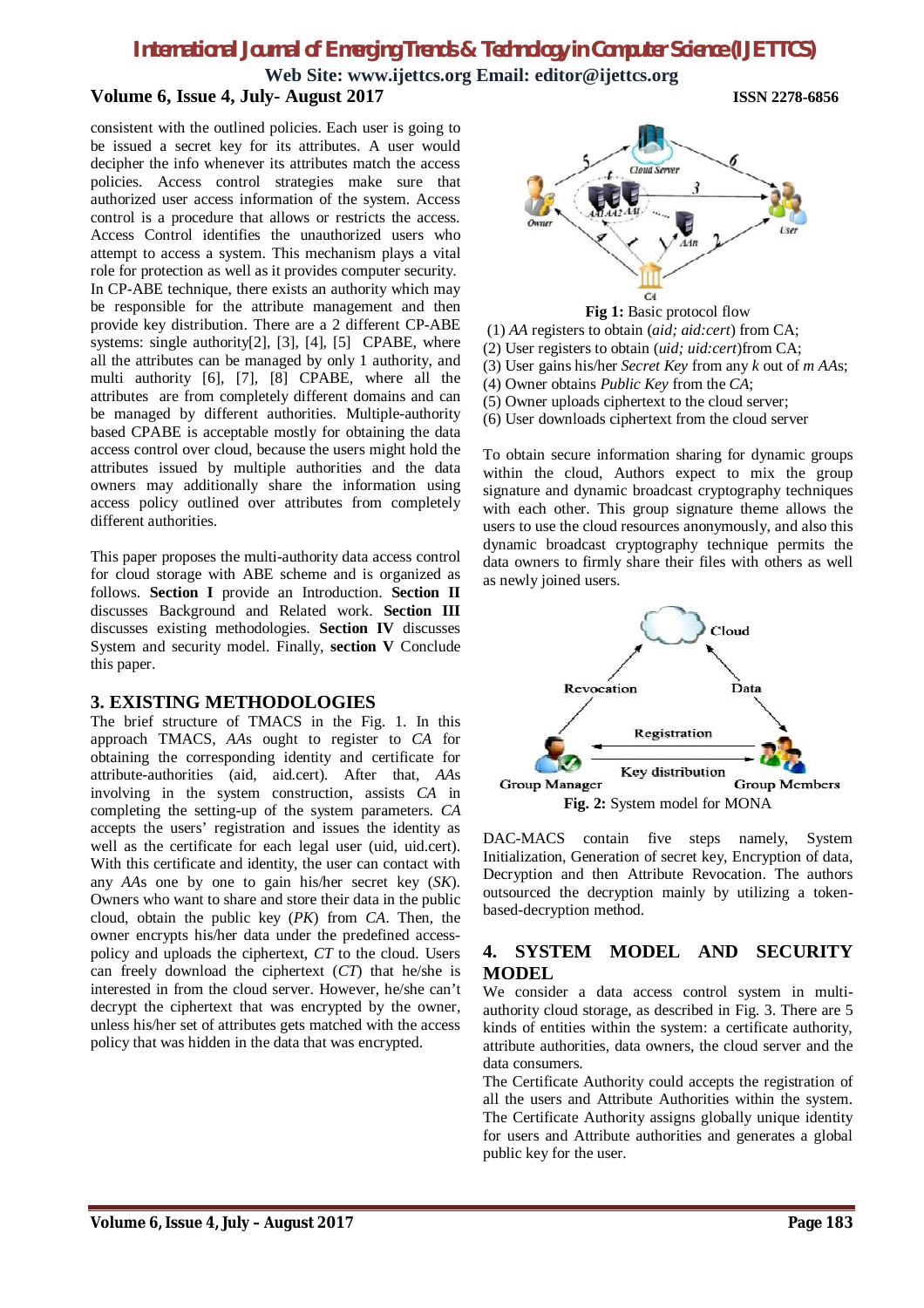# *International Journal of Emerging Trends & Technology in Computer Science (IJETTCS)*

**Web Site: www.ijettcs.org Email: editor@ijettcs.org Volume 6, Issue 4, July- August 2017 ISSN 2278-6856**



**Fig 3:** System model of data access control in multiauthority cloud storage.

The attribute authorities are responsible for attribute management and key generation. In contrast from the other existing multi-authority CP-ABE systems, all AAs jointly manage the whole attribute set, i.e., any single AA cannot assign users' secret keys alone for the master key is shared by all AAs. All AAs cooperate with each other to share the master key. Each AA gain a piece of master key share as its private key, then each AA sends its corresponding public key to CA to generate one of the system public keys. Each AA only should generate its corresponding secret key independently for the users.

The data owner (Owner) encrypts his/her file and defines access policy that can get access to his/her data. Each owner encrypts his/her data with a symmetric encryption algorithm like AES and DES. Then the owner formulates an access policy over an attribute set and encrypts the symmetric key under the policy according to attribute public keys that were gained from CA. Here, the symmetric key is the key used in the former process of symmetric encryption. After that, the owner sends the whole encrypted data and the encrypted symmetric key to store in the cloud server.

The data consumer (User) is assigned with a global user identity uid from CA, and applies for his/her secret keys from AAs with his/her identification. The user can decrypt the encrypted data if and only if his/her attribute set satisfies the access policy hidden inside the encrypted data. The cloud server provides a platform for the owners for storing and sharing their data that is in encrypted form. The encrypted data which is stored in the cloud server can be downloaded/ accessed freely by any data consumer who accepts the policy.



**Fig 4:** Data Flow Diagram

#### **5. CONCLUISON**

We propose a decentralized data access control technique with the concept of revocation for multiple-authority in the cloud storage systems. It minimizes decryption overhead on users based on the attributes. This ABE technique provides security for the data that is being shared in the cloud. This scheme can be applied in any remote storage systems and online social networks etc.

#### **REFERENCES**

- [1] P. Mell and T. Grance, "The NIST Definition of Cloud Computing," National Institute of Standards and Technology, Gaithersburg, MD, USA, Tech. Rep., 2009.
- [2] J. Bethencourt, A. Sahai, and B. Waters, "Ciphertext-Policy Attribute-Based Encryption" in Proc. IEEE Symp. Security and privacy (S&P'07), 2007, pp. 321- 334.
- [3] B. Waters, ''Ciphertext-Policy Attribute-Based Encryption: An Expressive, Efficient, and Provably Secure Realization,'' in Proc. 4th Int'l Conf. Practice and Theory in Public Key Cryptography (PKC'11), 2011, pp. 53-70.
- [4] V. Goyal, A. Jain,O. Pandey, andA. Sahai, ''Bounded Ciphertext Policy Attribute Based Encryption,'' in Proc. 35th Int'l Colloquium on Automata, Languages, and Programming (ICALP'08), 2008, pp. 579-591.
- [5] A.B. Lewko, T. Okamoto, A. Sahai, K. Takashima, and B.Waters, ''Fully Secure Functional Encryption: Attribute-Based Encryption and (Hierarchical) Inner Product Encryption,'' in Proc. Advances in Cryptology-EUROCRYPT'10, 2010, pp. 62-91.
- [6] M. Chase, ''Multi-Authority Attribute Based Encryption,'' in Proc. 4th Theory of Cryptography